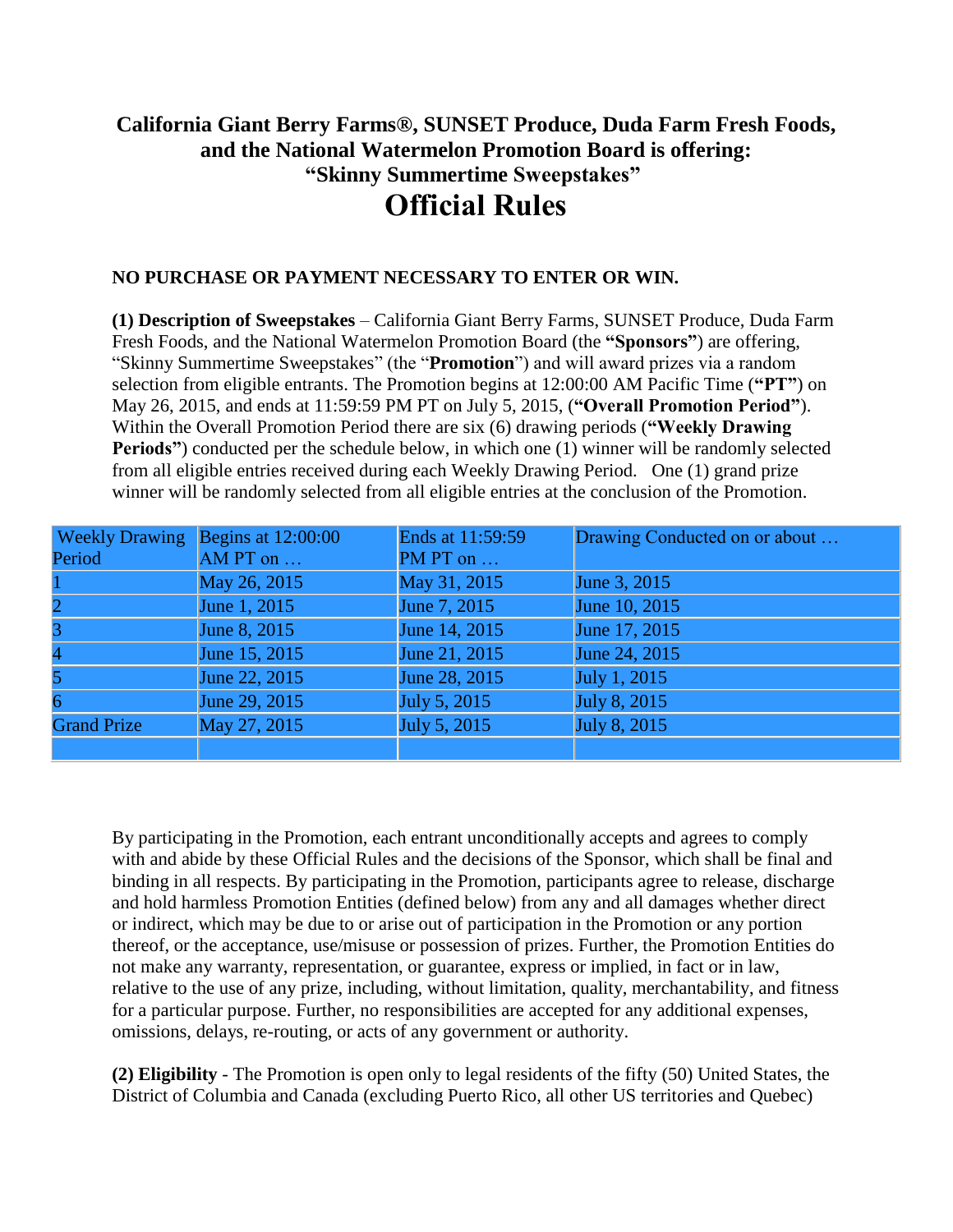who are eighteen (18) years of age or older at time of entry. Employees, officers and directors of the Sponsor, its parent companies, affiliates, subsidiaries, divisions, advertising, promotional, fulfillment and marketing agencies, (collectively **"Promotion Entities"**) their immediate families (parent, child, sibling & spouse) and persons living in the same households of such individuals (whether related or not), are not eligible to participate in the Promotion. Void in Puerto Rico, all other US territories, Quebec and where prohibited by law, rule or regulation. All federal, state, provincial and local laws and regulations apply.

**(3) How to Enter** –Visit<http://promos.calgiant.com/skinny-summer-sweeps-15> during each of the Weekly Drawing Periods and complete the registration form with required information. There is a limit of one (1) entry per person per e-mail address in each of the Weekly Drawing Periods. Entries received for a given Weekly Drawing Period are eligible only for that Weekly Drawing Period and will not be "rolled forward" for inclusion in subsequent Weekly Drawing Periods. There is a limit of one (1) prize per person per household.

Any attempt by any entrant to obtain more than the stated number of entries by using multiple/different/duplicitous e-mail addresses, the use of a sweepstakes service, the use of multiple identities, registrations and logins, or any other methods will void that entrant's entries and that entrant may be disqualified. Entries that are incomplete, contain irregular or invalid information, or are corrupted are void and will not be accepted.

**(4) Data Collection** – Sponsor collects personal information from you when you enter the Promotion. By entering the Promotion, you agree to all of the terms and conditions of Sponsor's Privacy Policy. For information about how personal information may be used, see Sponsor's Privacy Policy.

**(5) Prizes** – In each Weekly Drawing Period one (1) winner will be randomly selected to receive a \$100.00 USD Visa Gift Card. At the conclusion of the Overall Promotion Period, one (1) winner will be randomly selected from all weekly entries to receive a \$2000.00 USD airline voucher and a \$1000.00 USD Globalhotelcards.com Gift Card. There are six (6) Weekly Drawing Periods and a total of six (6) weekly prizes, plus one (1) grand prize with an overall total value of all prizes \$3,600.00 USD. **The odds of winning depend upon the total number of eligible entries received in any given Weekly Drawing Period (i.e., if there are 1,000 entries received in a Weekly Drawing Period there is a 1in 1,000 chance of winning.)**

**(6) Prize Awarding** – Potential winners will be contacted within one (1) business day of the drawing by the e-mail address and/or phone number associated with their entry ("**First Notification**") and asked to confirm prize acceptance within five (5) days of Sponsor's First Notification. Return of First Notification as undeliverable, or failure to comply with any of these requirements will result in disqualification, forfeiture of the prize and the selection of an alternate winner. In compliance with Canadian law, if a Canadian resident's entry is selected for any prize, the entrant must correctly answer a multiple part mathematical skill question as a condition of being named a valid winner.

Entrants grant Sponsor the right to use and publish winner's proper name, city and state online and in its social media websites in connection with the Promotion. Acceptance of a prize